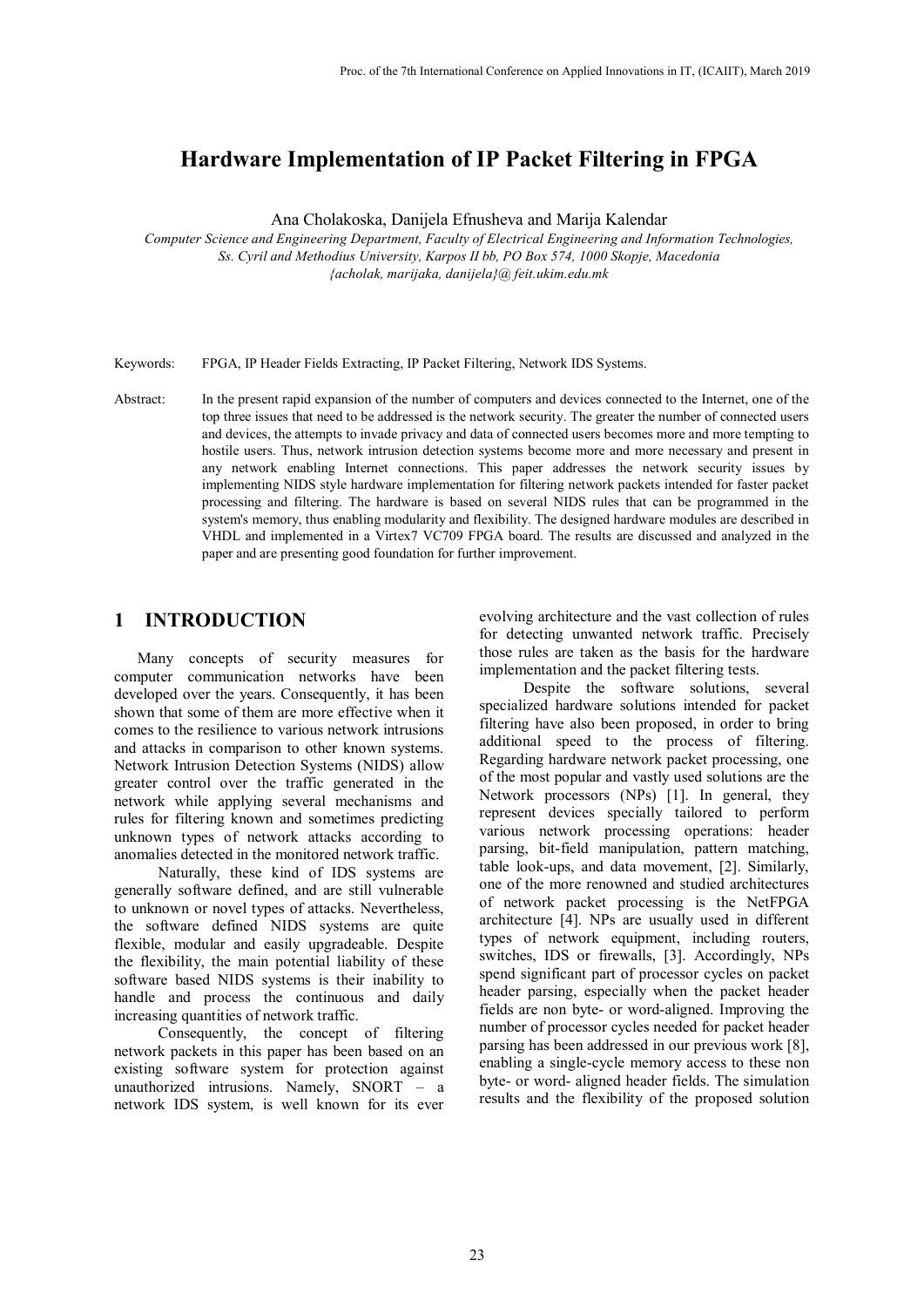were investigated utilizing a reconfigurable hardware platform Virtex7 VC709 FPGA.

Resuming this previous work and building on, after the network packet headers have been parsed and accessed in memory, this paper investigates the possibilities for implementing software IDS packet filters in hardware. Consequently, the primarily goal of this paper is to augment software defined IDS systems by implementing and simulating network packet filtering modules in hardware, using the faster hardware resources of an FPGA board while retaining the flexibility of the software based rules. Such hardware/software co-design would bring speed, as well as flexibility while implementing and applying the rules for network packets filtering.

The rest of this paper is organized as follows: Section II gives an overview of the state of the art in the area presenting different network processing and filtering hardware solutions. Section III describes the design of the rule filtering hardware intended for increased security and layouts the benefits of the hardware design and the flexibility due to the programmability of the FPGA system. Section IV presents the additional hardware module for extracting/ writing ip header fields from/to memory in a single-cycle access, especially for non byte- or word- aligned packet header fields. Section IV presents simulations and synthesis results from the FPGA implementation of the IP packet filtering hardware module in VHDL. Section V concludes the paper, outlining the benefits of the proposed IP packet filtering module.

### **2 STATE OF THE ART**

Contemporary technology advances increase the pace of rapid expansion of the number of computers and devices connected to the Internet on daily basis. As a result, one of the highest priority issues that need to be considered in this enormous network is the network security. The greater the number of connected users and devices, the attempts to invade privacy and data of connected users becomes more and more tempting to hostile users. Thus, Network Intrusion Detection Systems (NIDS) become more and more necessary in any network connected to the Internet, and are taking the lead in the battle against intruders.

In order to enhance the security NIDS have to inspect incoming network packets looking for unwanted and hostile traffic. This is foremost done via various software platforms (e.g. Snort), but the

major increase in daily network traffic imposes a great challenge for software platforms. Therefore, many researchers have already turned to hardware designs for many network issues, including security.

One of the first topics for hardware designed processing is aimed to network packets header parsing, which is a prerequisite for the packet filtering operations.

Many researchers have been working in both areas since they are interconnected. Namely, the process of identifying and extracting fields from a packet header and doing it in hardware for faster processing is being addressed in many works [\[7\],](#page--1-5) [\[9\].](#page--1-6) In most cases NPs are used to perform fast packet processing where the IP header is being processed, by analyzing, parsing and modifying its content, [\[3\].](#page--1-3) NPs might include some specialized hardware units to perform classification of packets, lookup and pattern matching, queue management and traffic control which on the other side can be used for the purpose of packet filtering for security reasons. In recent research, NP software is getting closer to the NP hardware, such as in [\[10\]](#page--1-7) where part of the packet processing tasks such as classification or security are offloaded to application-specific coprocessors. Other proposals make big use of FPGA technology for packet parsing, enabling implementation of pipeline architectures and thus achieving high-speed network stream processing, [\[12\].](#page--1-8) Actually, the reconfigurable FPGA boards can be used to design flexible multiprocessing systems that adjust themselves to the current packet traffic protocols, which in turn makes them very suitable for packet filtering regarding security.

FPGA technology is widely used in combination with NIDS and packet filtering for security purposes. For example, the authors in [\[15\]](#page--1-9) propose a modular approach for grouping homogeneous traffic, and then splitting it for filtering in different specialized hardware blocks, each supporting a (smaller) rule set tailored for the specific traffic category. The rule sets are based on the well known Snort NIDS. The paper concludes that the exploitation of traffic classification and load statistics may bring significant savings in the design of HW NIDS. Similarly, [\[18\]](#page--1-10) introduces a packet pre-filtering approach, based on the observation that very rarely a single incoming packet fully or partially matches more than a few tens of IDS rules. Finally, packet pre-filtering prevents matching at least 99% of the SNORT rules per packet, thus minimizing processing time and improving the scalability of the system.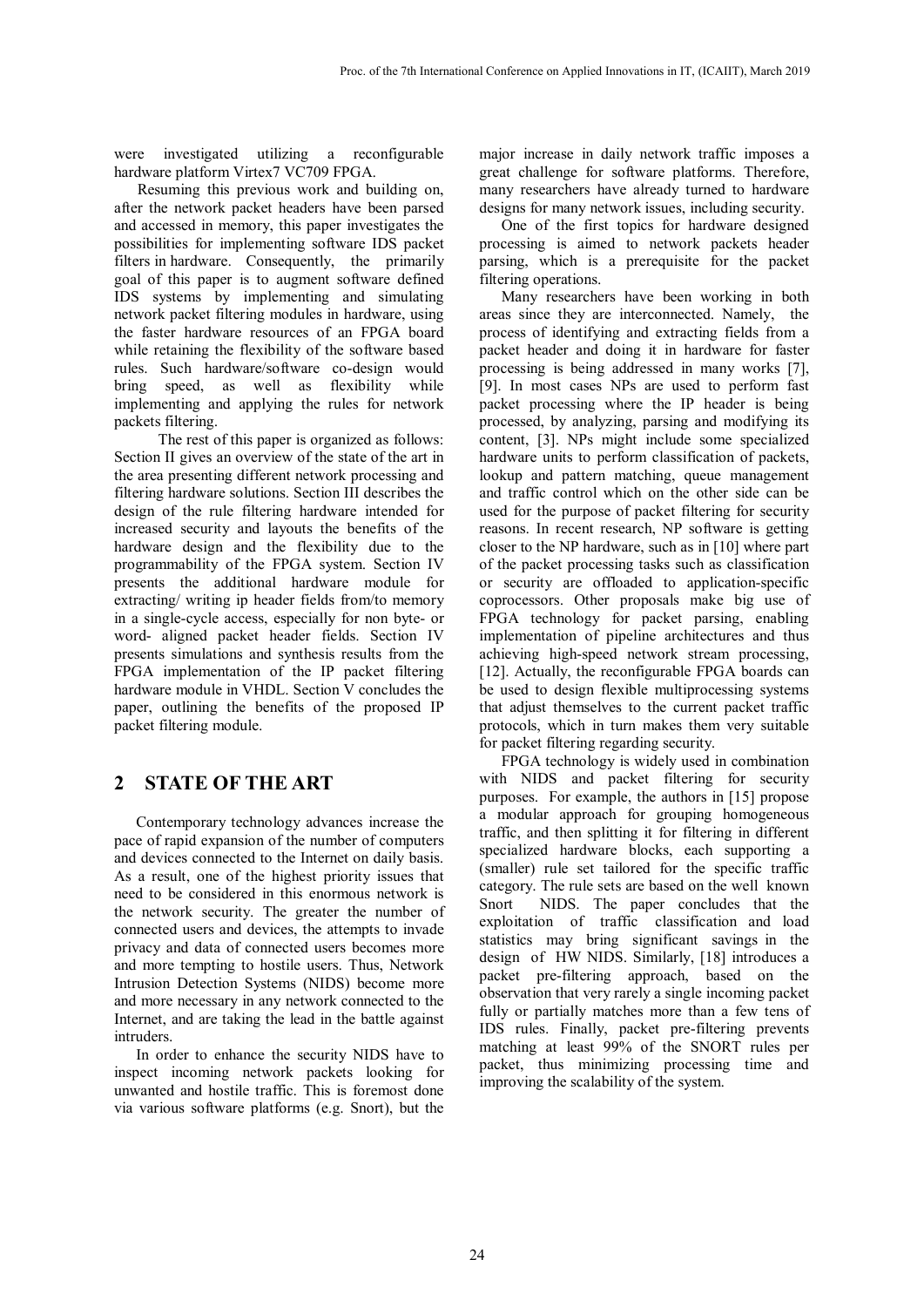Other reconfigurable FPGA approaches include [\[16\]](#page--1-11) and [\[19\]](#page--1-12) who propose modular and programmable hardware accepting configuration changes (for the rules) in real time, while processing the important packet header fields and/or payload.

Finally, [\[20\]](#page--1-13) investigate an approach suitable for current and future high speed networks of 100 Gb/s and more, by trimming the traffic that needs to be filtered by using FPGA-based packet filters. The goal is achieved by implementing a new "network grammar" for specifying protocols and filtering rules for continuous stream of data. The grammar compiles directly to Verilog code for packet filters. The new concept was tested on two proof-ofconcept designs: a DNS filter and a simple firewall.

## **3 RULE FILTERING HARDWARE FOR INCREASED SECURITY**

Considering network IP packets processing, usually the main operation is packet header parsing, mostly for packet routing purposes. Nevertheless, since the header fields of the packet have been already extracted, further processing is possible and very useful for the aim of traffic engineering, traffic shaping, network security.

This paper is taking into account further packet processing regarding security, i.e. applying specific IDS software rules on received network packets for the purpose of filtering unwanted packets from the network. The IP header that is received at the input of the previous module [\[8\],](#page--1-4) is usually immediately written in memory without previously going through any inspection. Consequently, to be able to enforce greater security, in this architecture, a block for filtering IP headers is being implemented previous to writing the packet into memory. The filtering block uses rules previously defined by the system administrator (in the considering case, predefined rules from the Snort IDS for checking IP headers). The corresponding rules have been programmed into memory on a particular location.

Figure 1 presents a proposed scheme for an implementation of such IP packets filter that enables applying appropriate rules, therefore filtering the

network packets. Following the packet parsing module, a selected IP header field is being input in this proposed module (whether a TTL, protocol etc.) and is subsequently compared to the rule in memory. If these two fields match, then the Alert signal outputs a high level signal, which in turn allows the appropriate field to be written in memory. The appropriate location is calculated through the BaseAddress and MemoryOffset information. On the contrary, if these fields do not match, the package is rejected and not written in memory. This is signalled again through the Alert signal that outputs a low level signal.

Initially, the Alert signal may not be present, however this kind of signalling proves very useful to the previous module keeping the headers (or the entire) IP package. The value of the Alert line would signal the IP packet parser module that in fact there is at least one field of the header that has not passed the filter, enabling it to make a rejection of the entire packet header and delete all packet fields.

Figure 2 presents a simulation conducted with the HDL programming package VIVADO showing the signal layout for an unsuccessful rule matching procedure. If the incoming IP packet header field does not match the expected value in the filter field, the Alert signal outputs a low level signal value (0 value), indicating the incoming packet field is invalid.

Figure 3 presents the contrary situation where the incoming IP packet header field matches the rule, and the Alert signal outputs a high level signal value (1 value) , thus indicating that the IP packet header field passes the security check and can be saved in memory.

The presented hardware solution enables faster hardware comparison of the IP packet headers against the programmed rules compared to the software approach. Moreover, programming the filtering rules in memory imposes great flexibility and possibility for implementing and testing new future rules for new and emerging threats. The presented hardware module is a proof of concept solution requiring further investigation in the area of hardware rule optimization, as well as field comparison optimization.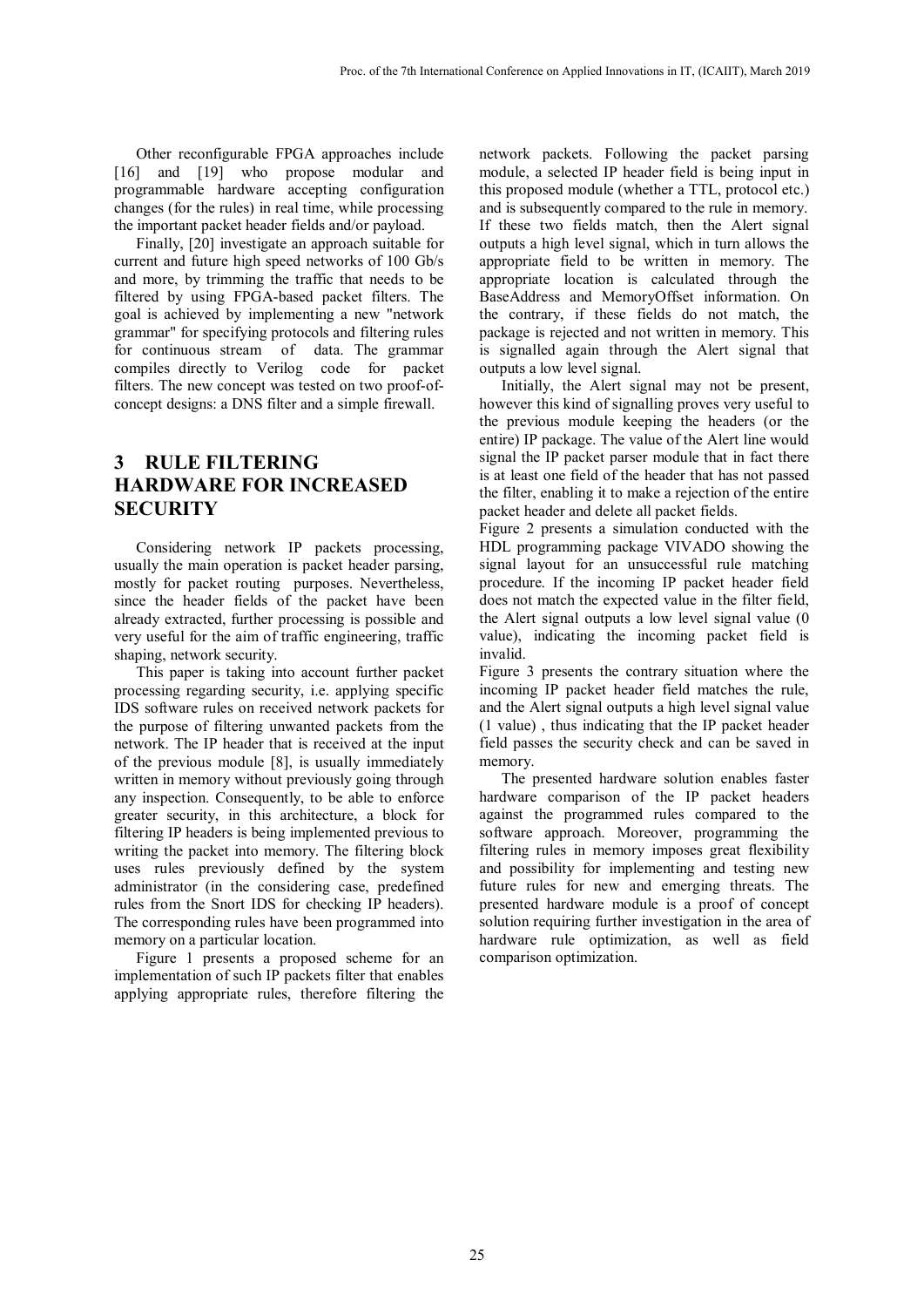

Figure 1: Scheme of the implementation of an IP filter.



Figure 2: Field filtering - non matching.<br>Figure 3: Field filtering – matching.



## **4 HARDWARE FOR WRITING IP HEADER FIELDS IN MEMORY**

Besides the concept of IP header fields filtering, this paper details and proposes specialized hardware modules for IP packet header fields extraction before processing, and subsequently IP packet header fields rewriting after processing. These modules help the direct extraction of the needed IP packet field in a single memory access operation, further improving the speed for information transfer from/to the processor as proposed in our previous work [\[8\].](#page--1-4) The IP packet fields extracted to the processor are then used in all other processing (filtering) operations. In order to return the corresponding field to the proper memory location (proper location in the), several reversed operations have to be performed. This section details these operations.

After the processing/filtering of the specified IP header field, the field should be returned to the correct position in the complete IP packet header in memory. The signals lines augmenting this process are BaseRegister, MemoryOffset and DataWord, as well as the IpHeaderField containing the shifted address to the processed IP header field. The

BaseRegister carries the initial IP packet address into the memory, MemoryOffset tells which header field is being considered (order number). Than this value goes through a Look-up table where the order numbers of the fields are paired with one of the six words on the from the IP header. Every header field is mapped with the word that it is contained in. For example the field "Time to Live" is field 7 (it starts with 0) and it is mapped with the word 2 represented in 32 bits (it starts again with a count of 0). The values from BaseRegister and MemoryOffset are summarized and thus the address where the new value should be written is calculated.

The order number of the word containing the IP header field under consideration, arrives to the decoder, which in turn decides which of the FieldLogic fields to activate. IpHeaderField and DataWord are also present enabling the assembly of the IP header word with the selected order number. At this point, having the needed data and the address in memory, the content of the IP header word containing the processed IP header field is written in memory.

To illustrate the process a selected example will be explained taking into account the "Time to Live" field. "Time to Live" field is the seventh header field in order and it is contained in the second word (counting from 0). Let the value of this second word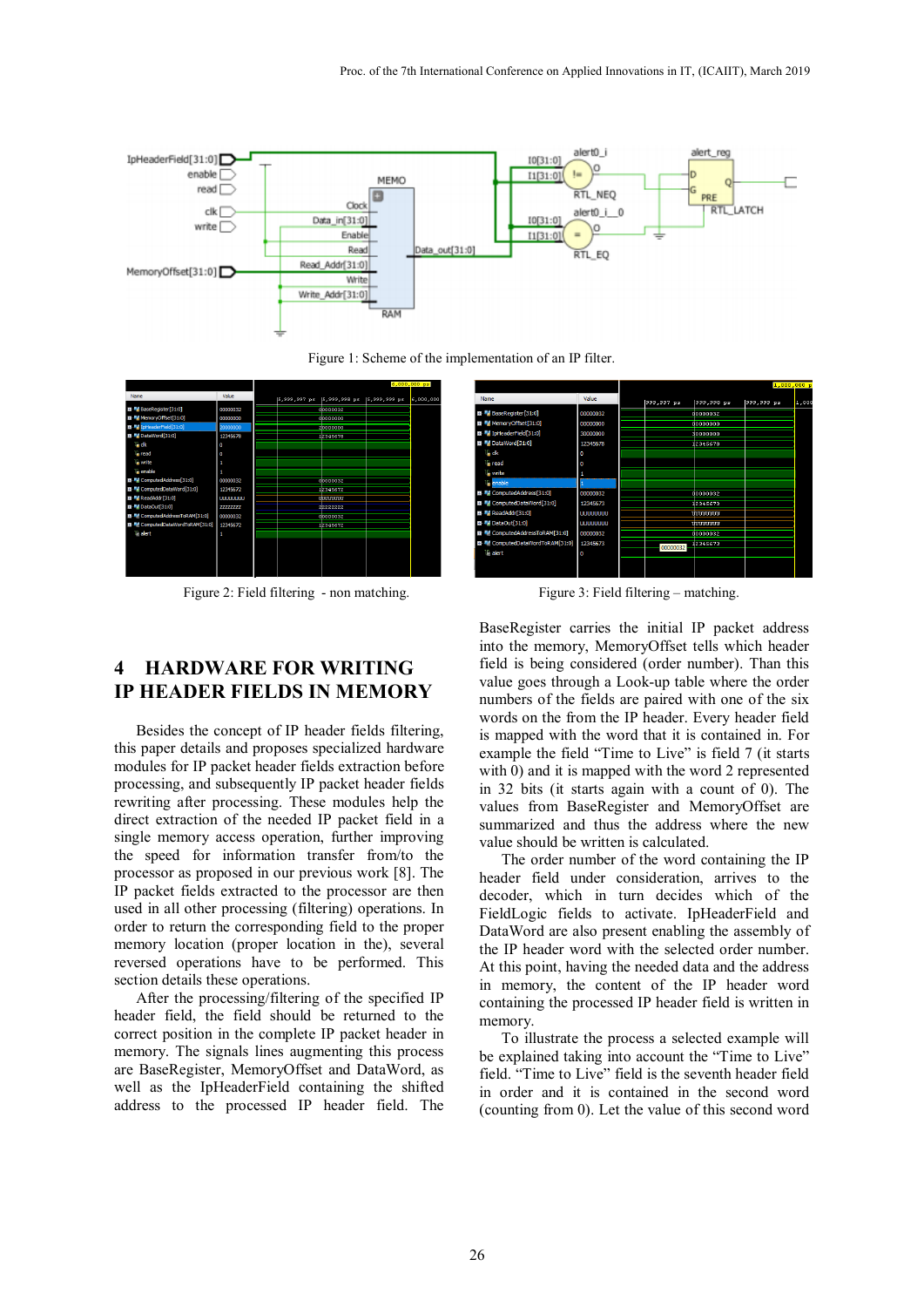be DataWord = 12345678 (hexadecimal). The hardware would extract only the TTL field and shift its value to the left, resulting in IpHeaderField = 78000000. "BaseRegister" represents the first address of the IP packet header in memory, and for ease of the example calculation it can be freely chosen. So let's assume BaseRegister = 00000000. The initial value of MemoryOffset = 00000007. Then, by searching through the Look-up table, the value 00000002 will be output and stored in the MemoryOffset field (the seventh field is in the second word of the header). Now let's assume that the FieldLogic module initiates some change in the IpHeaderField resulting in a new field value IpHeaderField=77000000. The correct memory address where this new value has to be rewritten is calculated from the existing values:

BaseRegister + MemoryOffset =

 $= 000000000 + 000000002 = 000000002$ 

thus marking that the field should be rewritten in the second word of the header. Finally, the correct data from the DataWord and the new IpHeaderField need to be combined and written back to the correct place.

The FieldLogic module is responsible for correctly combining the DataWord and the IpHeaderField using the order number of the IP header field (7 in the example). Consequently, the seventh part of the FieldLogic module would be activated, enabling shifting and adding logic to finally calculate the new value of the DataWord (incorporating the IpHeaderField at the last two "digits"). Finally the new and correct DataWord exiting the FieldLogic module can be written at the correct address calculated previously.

Since the finest details regarding the IP header fields extraction and rewriting are "hidden" in the FieldLogic module, Figure 4 and Figure 5 give details regarding the hardware realization of the FieldLogic parts designed for the Version IP header field and the Header Checksum IP header field, just for the purpose of illustration. As it can be seen from these figures, the number and position of the bits in the IP packet header influences the complexity of the hardware intended for IP header field extraction/writing. Version IP header field is 4 bits long, and positioned at the end of word 1. Hence, several operations of shifting, multiplexing and additions are needed for the operations. On the other hand, the Header Checksum IP header field is 16 bits long and is byte aligned in word 3 of the IP packet header. Consequently, the needed hardware is less complex. This is true for all the other IP packet fields with similar observations.



Figure 4: Field logic ipv4 Version design.



Figure 5: Field\_logic\_ipv4\_HeaderChecksum design.

The last field of the IPv4 header is the SourceAddress field (the sender of the packet). In this case, the field has a size of a one word, or 32 bits. Therefore, since this field can be transferred completely to memory, and on the right position, no additional selection is performed for certain bits.

As presented, specialized hardware is needed for each IP packet header field, and special FieldLogic parts have been designed for all IP packet header fields for the IPv4 and IPv6 packet headers.

Regarding IPv6 packet header, the fields: Version, Traffic Class, Flow Label, Payload Length, Next Header, Hop Limit are mapped similarly as the IPv4 fields. Interesting cases with IPv6 are the Source and Destination Address fields taking 128 bits each.

#### **5 USE OF RESOURCES**

completing the functional simulation of the filter and parser of the IP headers, comes the FPGA synthesis and the implementation of the device itself.

The results of the synthesis presented in Figure 6 indicate that the proposed filter for IP network packets can be implemented on in Virtex7 VC709 evaluation platform by utilizing less than 0.01% of the slice registers and 0.16% of the slice LUT resources, which represents less than 1% of the possible FPGA resources. As it is obvious from the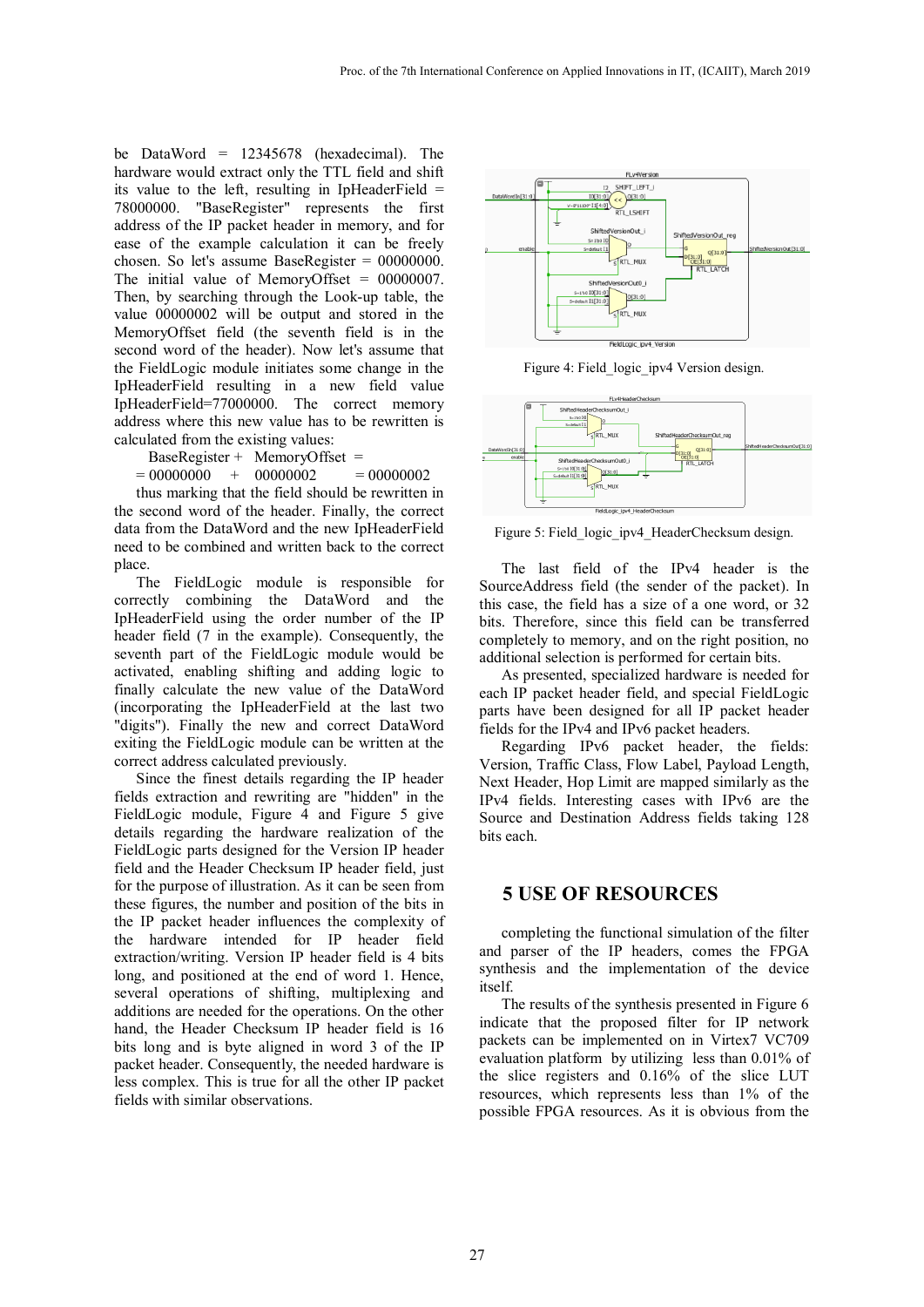low FPGA resource's utilization, the initial IP header filtering logic design can be further extended and then implemented in the same Virtex 7 VC 709 FPGA board.

This means that as further research, the proposed IP packet filter can be expanded by incorporating more packet header fields and/or packet payloads, as well as additional and more complex packet header filters, all implemented on the same FPGA platform. From the ability to reconfigure the FPGA device, it can be concluded that this kind of module can be very easily adapted to work with other protocols, which in turn indicates great flexibility and low cost.

| 1. Slice Logic                                         |
|--------------------------------------------------------|
|                                                        |
|                                                        |
|                                                        |
| Used   Fixed   Available   Util%<br>Site Type          |
| -------------------------                              |
| Slice LUTs"<br>68o l<br>433200   0.16  <br>o١          |
| LUT as Logic<br>68o<br>433200 0.16<br>οI               |
| LUT as Memory<br>174200 0.00<br>o<br>o                 |
| <b>Slice Registers</b><br>866400  < 0.01 <br>36 I<br>o |
| Register as Flip Flop<br>866400 0.00<br>٥<br>ο         |
| Register as Latch<br>866400  < 0.01<br>36              |
| F7 Muxes<br>216600   0.00  <br>o١<br>Ō                 |
| F8 Muxes<br>108300<br>0.00<br>o                        |
|                                                        |

Figure 6: Used resources of Virtex 7.

### **6 CONCLUSIONS**

This paper addressed a very current and vastly spread issue of network security that affects more and more large institutions and companies every day. Nowadays, this topic of research is placed on the top three priority places and great efforts are being made for it to be improved. Building from here, the idea for a combined software/hardware solution for better network protection from unauthorized intrusions.

Firstly, the concept of filtering network packets has been based on some of the existing software systems for protection against unauthorized intrusions. As the basic software solution, one of the widely used open source systems has been chosen. Namely, SNORT – a network IDS system, is well known for its ever evolving architecture and the vast collection of rules for detecting unwanted network traffic. Exactly those rules are input as the basis for hardware implementation.

In order to be able to offer a complete hardware and software solution, building on top of Snort, a VHDL hardware design was implemented and tested. The hardware design encompasses a packet

filter based on hardware implementation of Snort rules, as well as a hardware accelerator for IP packet header fields extraction and rewriting.

The hardware design was implemented on the Virtex 7 VC709 FPGA board, thus proving the functionality and envisioning the future possibilities for improvement. The realization of the module for network packet filtering, presented solid results showing that the proof of concept filter can be implemented by using only <0.01% of the slice registers and as little as 0.16% from slice LUT resources, which represents less than 1% of the possible FPGA resources in total.

The results obtained in this manner indicate the great flexibility and low cost of the module, as well as the possibility for its expansion towards filtering different types of packages, protocols, packet behaviour, as well as adding additional selection filters.

As for the future development of this module, one of the possibilities is to design an additional module for separating the header from the packet, and enabling parallel processing of both, regarding network processing and filtering for increased security reasons.

### **REFERENCES**

- [1] B. Wheeler, "A new era of network processing," LinleyGroup Bob Wheeler's White paper, 2013.
- [2] P.C. Lekkas, "Network Processors: Architectures, Protocols and Platforms," McGraw-Hill Professional, 2013.
- [3] R. Giladi, "Network Processors Architecture, Programming and Implementation", Ben-Gurion University of the Negev and EZchip Technologies Ltd., 2008.
- [4] J. Naous, G. Gibb, S. Bolouki, N. McKeown, "NetFPGA: reusable router architecture for experimental research", in Sigcomm Presto Workshop, 2008.
- [5] B. Doud, "Accelerating the data plane with the Tilemx manycore processor", in Linley Data Center Conference, 2015.
- [6] J. M. P. Cardoso, M. Hubner, "Reconfigurable Computing: From FPGAs to Hardware/Software Codesign", Springer-Verlag, 2011.
- [7] G. Gibb, G. Varghese, M. Horowitz, N. McKeown, "Design principles for packet parsers", In ACM/IEEE Symposium on Architectures for Networking and Communications Systems, 2013, pp. 13–24.
- [8] D. Efnusheva, A. Tentov, A. Cholakoska, M. Kalendar, "FPGA Implementation of IP Packet Header Parsing Hardware", In Proc. of the 5th International Conference on Applied Innovations in IT, (ICAIIT), 2017, pp. 33-41.
- [9] J. Kořenek, "Hardware acceleration in computer networks". In 16th International Symposium on